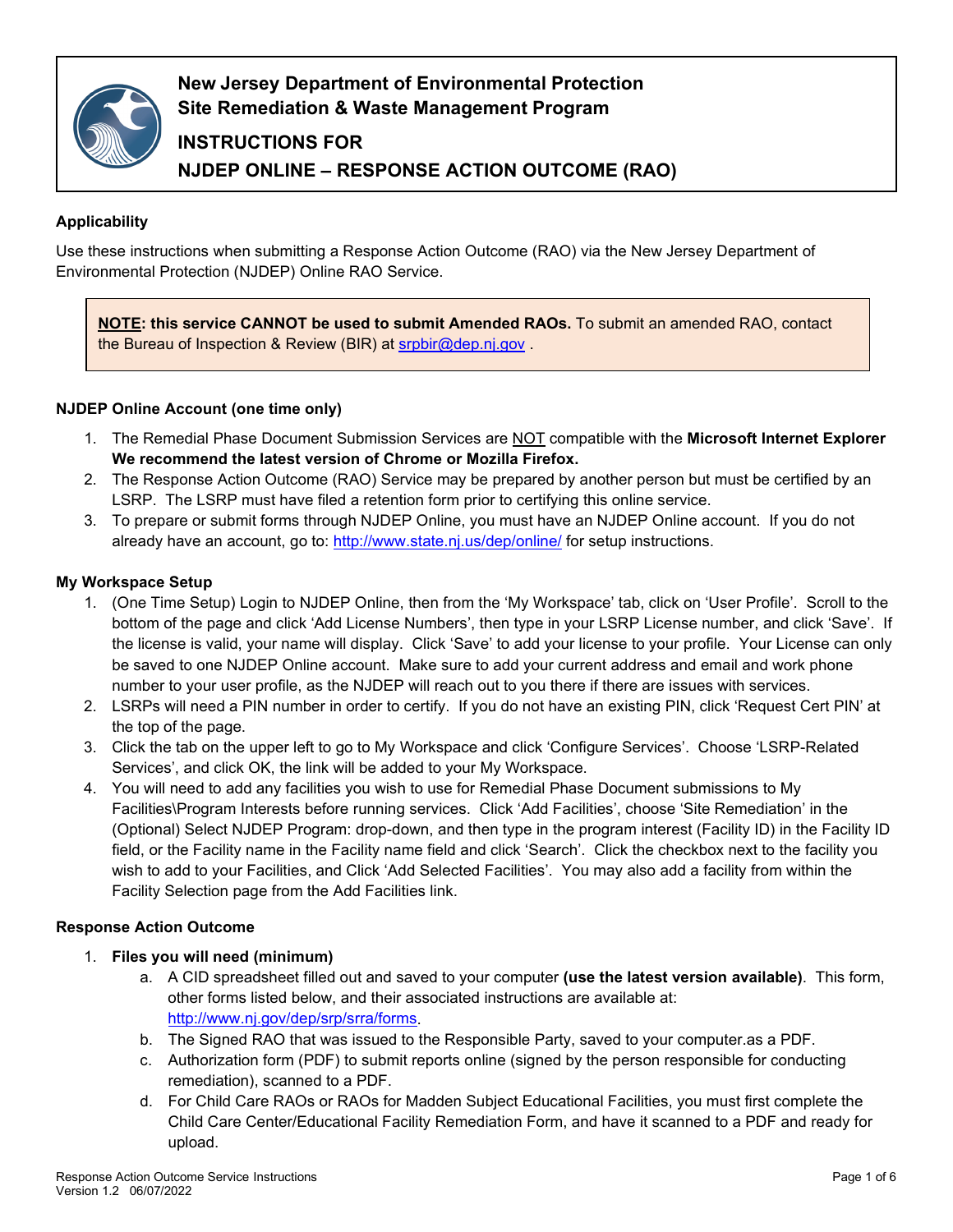- e. For Child Care RAOs where remedial phase documents have not yet been submitted, have the PA or PA/SI (or PA and SI) ready for upload.
- f. Any Required Child Care or ISRA Maps saved as PDFs.
- g. If the RAO serves as Notice to the NJDEP to decrease or return the RFS posted to this site, you must have the Remediation Cost Review and RFS-FA Form completed and scanned to a PDF for upload.
- 2. **Response Action Outcome Service:** After logging onto NJDEP Online, from My Workspace, Service Selection, click 'LSRP-Related Services', then on the next page, click the radio button next to the 'Remedial Phase Document Submission' label and click 'Continue'. Read the brief instructions and click 'Continue'.
- 3. **Facility Selection:** Choose one of the facilities you added to your profile by clicking a radio button on the left and click 'Continue'. You may add an additional facility by clicking the link at the bottom of the page.
- 4. **Case Selection:** Choose a case at that facility by clicking a radio button on the left and click 'Continue'.
- 5. **Submission Type Selection:** Choose from one of the submission types and click 'Continue':

## **Response Action Outcome (RAO) Submissions:**

## a) **RAO Area(s) of Concern, RAO ISRA Leasehold, or RAO Childcare**

Use this service when the RAO for this submission is complete for one or more Contaminated Areas of Concern (CAOCs) or media (e.g., soils), or ISRA Leasehold, or Childcare. **Note:** If a PA as defined under N.J.A.C. 7:26E-1.8 was conducted for this contaminated site and you are addressing ONLY some of the CAOCs with this submission.

## b) **RAO Entire Site or RAO ISRA Entire Site**

Use this service when the RAO for this submission is complete for all discharges/Contaminated Areas of Concern (CAOCs) known for the entire contaminated site, based on completion of a PA as defined under N.J.A.C. 7:26E-1.8.

- 6. **Submission Name:** The submission name field will be auto-populated using information from the Department's data management system. Edit the name to remove any scope of remediation that does not apply. Please note, the submission name field should contain sufficient useful information to reference the facility and this particular submission, such as Facility name in the future. Add any comments you wish to see associated with this individual service and click 'Continue'.
- 7. **Additional Site Information:** You cannot change or edit the information displayed under the 'Location Address' screen. It is possible that the name of the city may not match the name of the municipality. The name of the municipality (Incorporated name) where the taxes are paid should be used. You can only check this information for accuracy, and if the information needs to be changed or the address is incorrect, please contact Bureau of Case Assignment and Initial Notice at (609) 292-2943. You do have the ability to modify or add additional Blocks and Lots, if necessary. If there are no Block/Lots, click "I certify that a valid block lot combination does not apply for this project"

In the Coordinate Selection, you may change the X and Y coordinates if they are not correct. To change the coordinates, click on the "Undo Location" button, click on the map at the center of the site or the center of the facility (Moves the red X mark to a different location) and then click on the "Set Location" button, then choose the Center of the Site or the Center of the Facility from the Location Reference drop-down. There is a certification checkbox for RAO services under the Block/Lot grid. Check off '*I certify all the Block and Lots that comprise the Site are displayed above*'.

In the Location Confirmation Section, after you ensure that the location of the facility for this submission is correct, click on the radio button in front of the certification statement which indicates, "I hereby certify that the location of the property for which I am submitting this service is the same as the site location displayed above". Then, click 'Continue' to proceed.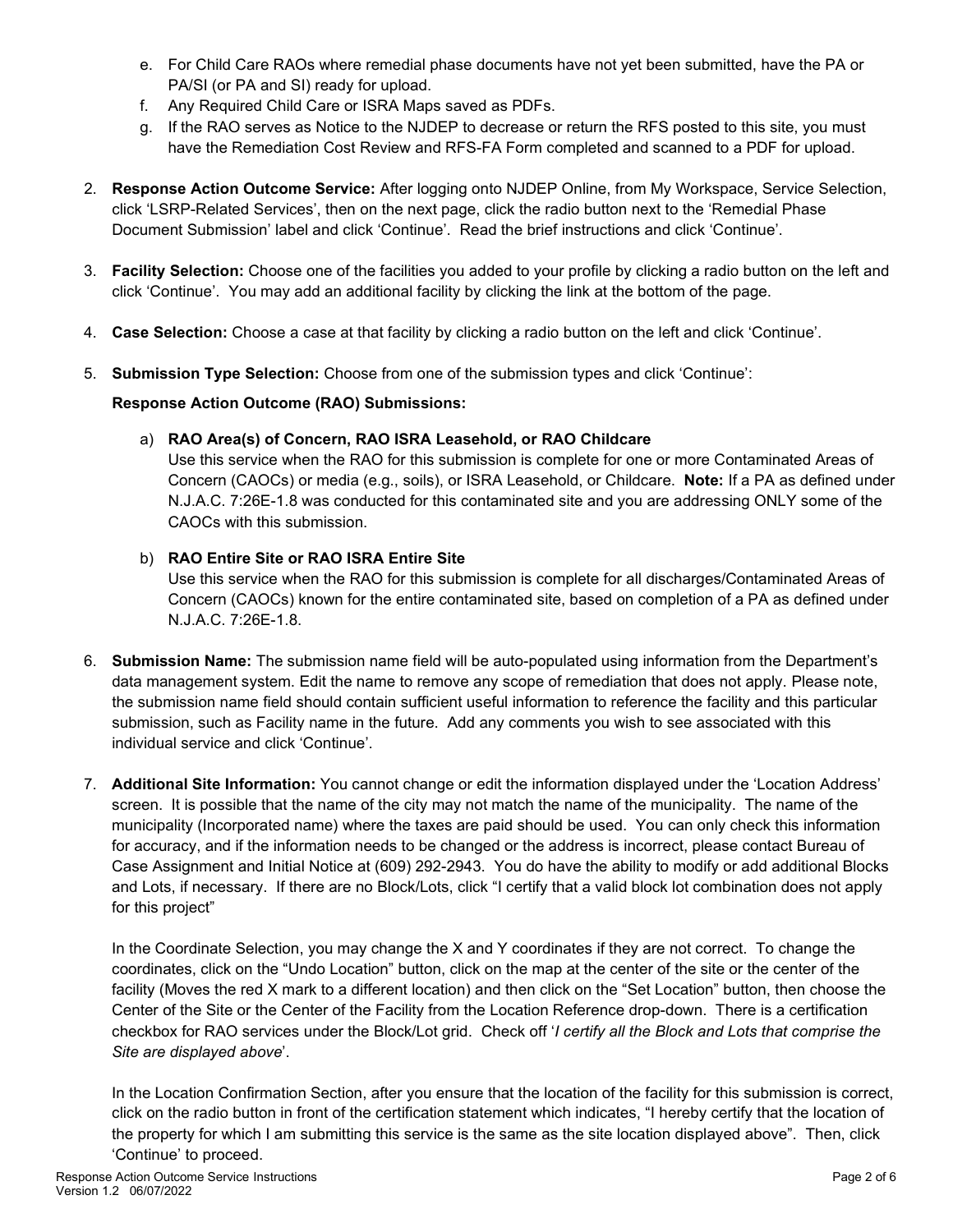8. **Contacts:** You must enter all contact information for the Person Responsible for Conducting the Remediation (Person Remediating). If the Responsible Party is the Person Remediating, you may copy the Responsible Party contact by clicking the 'Insert from Existing Contact(s)' drop-down and choosing a Responsible Party. Note that a \* indicates a required field. Click 'Add Number' if there is no phone number and add a number with a number type.

**Note:** If the Responsible Entity/Party tab displays, the fields will not be editable. If a change in the Responsible Entity/Party Contact information is required, contact Bureau of Case Assignment and Initial Notice at (609) 292-2943 or complete and submit the Site and Contact Information Update Form at: [http://www.nj.gov/dep/srp/srra/forms.](http://www.nj.gov/dep/srp/srra/forms)

9. **Case Inventory Document (CID) Upload:** Please ensure you are using the latest version of this form. Download the latest version of this form from the NJDEP Website: [http://www.nj.gov/dep/srp/srra/forms.](http://www.nj.gov/dep/srp/srra/forms) Note for RAOs: CIDs must be prepared so the Status Achieved for each AOC covered by the RAO is set to the Appropriate RAO Scope/Remediation Type (Such as RAO-AOC Unrestricted). For Entire Site or ISRA Entire Site RAOs, ALL AOCs must be set to the same RAO Scope/Remediation Type.

To upload a file, click the 'Browse...' button and navigate to the CID spreadsheet, and click 'open'. It will take a few moments for the file to be uploaded. When complete, the browse button will disappear and the 'Continue' button will appear. If you would like to undo a particular upload, click the icon containing the 'x'.

If there were no AOCs, and therefore, no CID was created, check the box at the bottom of the screen that says, "I certify that there are no potential AOCs." to bypass the CID upload, then click 'Continue'.

- 10. **Case Inventory Document (CID) Upload Confirmation:** The first eight columns of the CID except Exclude from Billing will display, along with three additional columns. In the 'Included in Submission' column check each AOC that is covered in the report. The 'New AOC?' and 'Associate with Existing AOC' columns allow the CID AOCs to be matched with AOCs previously uploaded. If this is the first CID upload for the case, all the AOCs will be identified as new. If a CID has been uploaded in an online service previously, some or all CID rows will display 'System Found Match' in the Associate with Existing AOC' column. If the NJDEP service did not match a current AOC correctly with an AOC listed from a previous submission, match them by selecting 'No' in the 'New AOC?' column, and choose the AOC from the 'Associate with Existing AOC' drop-down. You can get a report of AOCs previously uploaded by clicking the 'AOC Report' link.
- 11. **AOC/Tank Relationship:** This page will only appear if an AOC is State or Federally Regulated Storage Tanks. On the AOC/Tank Relationship page, you will have the ability to associate AOCs from the uploaded CID to existing tanks in the NJDEP's UST Registration database. For any tank that is in an AOC, choose the AOC from the dropdown next to that tank.

**Note:** Each AOC option contained in the AOC dropdown window must be associated with at least one Tank prior to being able to continue with the service. Conversely, you are not required to make an AOC ID selection for all Tanks in the grid. For example, there may be five AOC ID's contained in the AOC dropdown window, and there may be 10 tanks generated in the grid. As long as you have associated every AOC in the dropdown window with at least one tank, then you will be able to continue with the service.

#### 12. **RAO Submission Scope**

**Site Use:** Add rows to list all the current and future uses that apply to the site. Note: If the site's current or future use is a residence, school, or childcare, please ensure it is listed here. If the correct site use is not listed here, important questions will not appear in subsequent services and the submission will be invalid.

**Case Type:** Verify case types and add appropriate additional case types.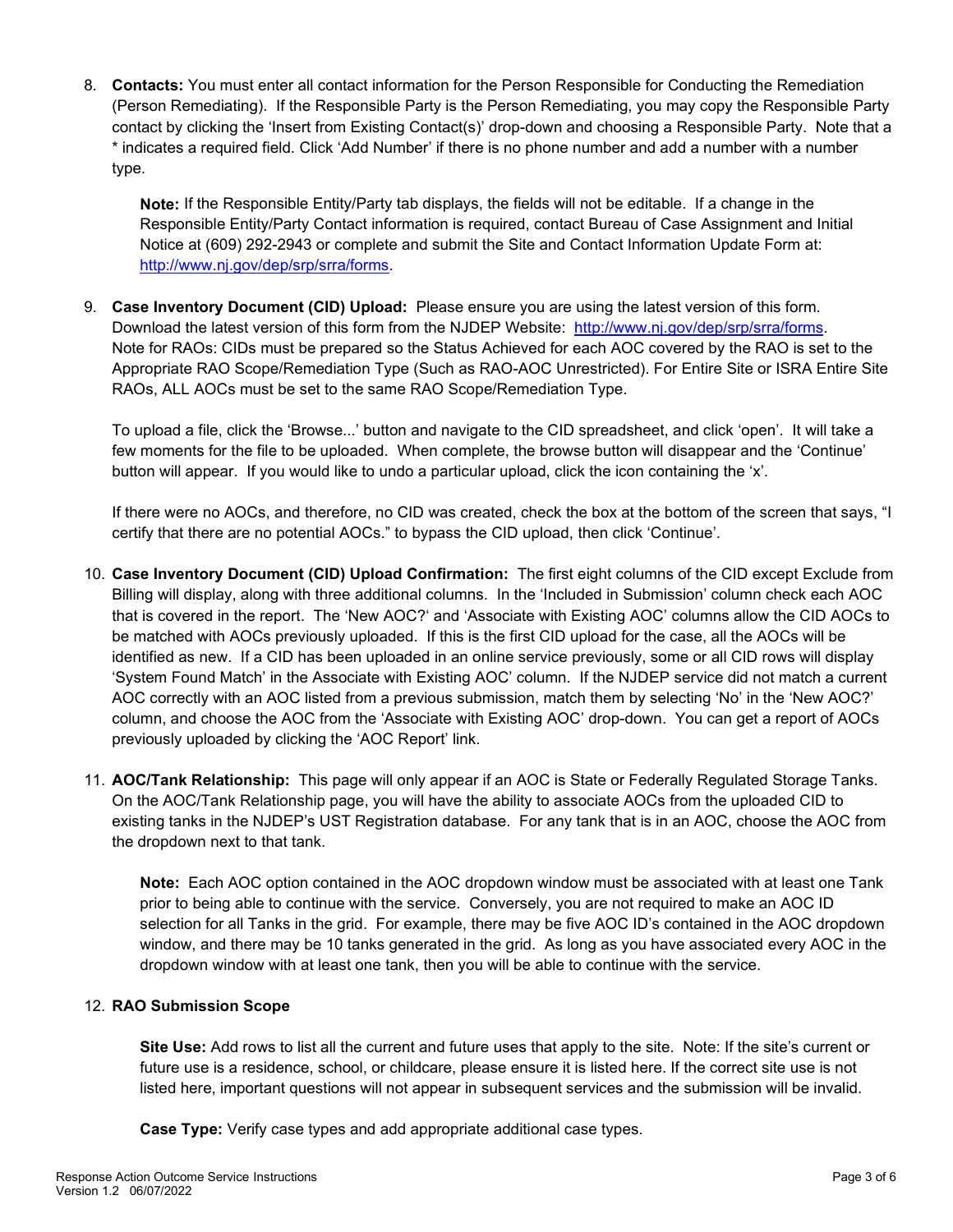**Remedial Phases:** Indicate which remedial phases have been completed.

#### **Scope**

- Identify the total number of contaminated AOCs for your case (individually do not combine). This number refers to the entire case not just contaminated AOCs addressed in this submission. When determining the total number of contaminated AOCs associated with this case please note the following:
	- a) An "Area of concern" means any location defined as such pursuant to the Technical Requirements for Site Remediation, at N.J.A.C. 7:26E-1.8 available at [http://www.nj.gov/dep/srp/regs/.](http://www.nj.gov/dep/srp/regs/)
	- b) AOCs that have been identified in a PA where it was determined no sampling is required should not be included.
	- c) Contaminated AOCs that have received a final remediation document (NFA/RAO) should not be included.
	- d) **Do** include contaminated AOCs that previously received a No Further Investigation (NFI) since they have not received a final remediation document.
- Identify the total number of contaminated AOCs addressed in in this submission.
- Indicate if there are any outstanding contaminated AOCs associated with the case where a final remediation document has not been issued. If "No", provide the date the Final RAO was issued for the case (LSR Activity), closing out any remaining contaminated AOCs.
- If ISRA, indicate if the RAO is for a multi-tenant facility.
- Provide the total number of acres subject to the RAO
- Indicate if the remedial action rendered the property unusable for future redevelopment to residential, school, childcare, or recreational use.
- Indicate if there is ground water contamination from historic fill associated with the APC(s) of this RAO.

The system will display The RAO Scope/Remedial Action type based on the information provided and case conditions. If this is not correct, please contact Bureau of Case Assignment and Initial Notice at (609) 292- 2943.

#### 13. **RAO Details**

**RAO Notice Selection:** Check all the applicable notices that were used in the issued RAO. Refer to "Guidance for Issuance of Response Action Outcomes" for detailed descriptions of RAO notices.

**RAO Pre-Approved Language:** Indicate if there are any pre-approved modifications to any of the notices. If "Yes", provide the date of approval, and enter the pre-approved language in the text box provided. **Note:**  Remediating parties and LSRPs must receive the Department's written approval PRIOR to making any changes to the RAO model language other than the additional RAO Notices.

**Remediation Total Costs:** Provide the total cost of the remediation associated with this RAO.

**Remediation Funding Source:** Indicate if a remediation funding source has been posted for this site. If "Yes", indicate if:

- This RAO serves as Notice to the NJDEP to decrease or return the RFS posted to this site, or if
- No adjustments are requested at this time.
	- $\circ$  Note: If this RAO serves as Notice to the NJDEP to decrease or return the RFS posted to this site, you must have the Remediation Cost Review and RFS-FA Form completed and scanned to a PDF for upload. If the form is not uploaded the RFS cannot be decreased or returned.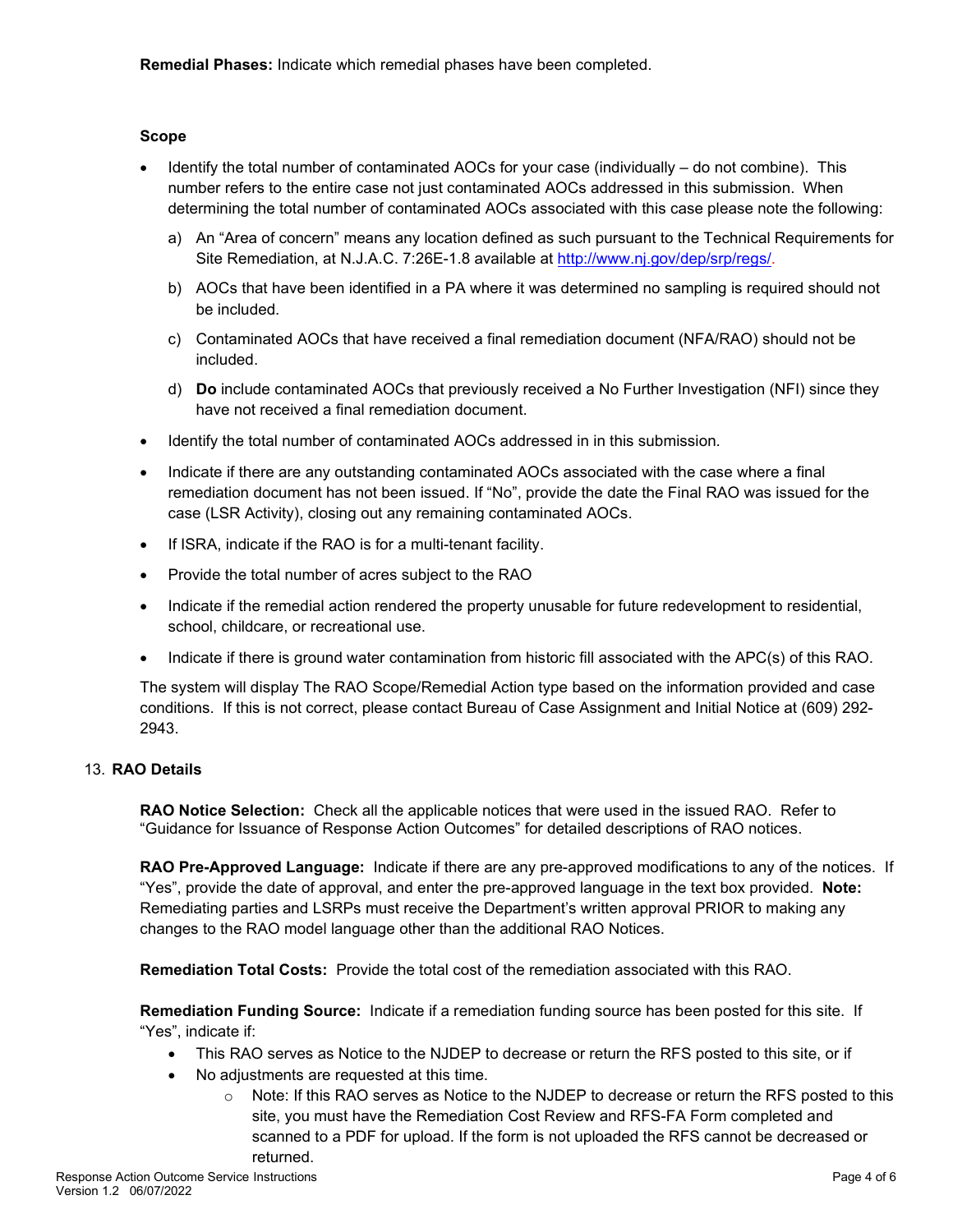- 14. **RAO Upload:** Upload the "Authorization to Submit through NJDEP Online Form" and the RAO issued to the Responsible Party on this page.
	- a) On each row click the 'Browse...' button and navigate to the file to be uploaded, choose it, and click open. The file will take a moment to upload. The Browse button will disappear when the file is finished uploading. When all rows are complete click "Continue" button at bottom of screen.
	- b) You may not bypass the RAO upload, however If any other file fails to upload, click 'Bypass upload'. If you must bypass any attachment your RAO submission will not be complete until the attachment is received by NJDEP by mail. The acknowledgement letter will contain a detailed attachment cover page to submit. The missing files must be sent to the NJDEP on CD within 14 days or this submission will be deemed administratively incomplete and will have to be resubmitted.
	- c) If required to be provided with the RAO, also upload the ISRA Limited Conveyance map, Childcare Play Area Map and/or Child Care Leasehold map. If issuing a Child Care RAO you must also complete the Child Care/Educational Facility Remediation Form, and upload it on this page by clicking the 'Add Attachment' drop-down, choosing the attachment type and clicking Add Attachment, then click the browse button to choose and upload the attachment.
	- d) If this RAO serves as Notice to the NJDEP to decrease or return the RFS posted to this site, you must have the Remediation Cost Review and RFS-FA Form completed and scanned to a PDF and upload it on this page. If the form is not uploaded the RFS cannot be decreased or returned.
- 15. **RAO Supplemental Information Upload:** This page is to upload items supporting the RAO that have not yet been submitted to the NJDEP. If there are no additional items, click the red x and continue. If issuing a Child Care RAO, if the Supporting Report(s) such as a PA was not previously submitted, you must upload it on this page by clicking the 'Add Attachment' drop-down, choosing the correct report attachment type, and then click Add Attachment, then click the browse button to choose and upload the attachment.
- 16. **Certification:** LSRPs enter their PIN number to certify and click "Certify". You may only certify if you have saved your valid LSRP license number to your user profile. You may also only certify if you are a current LSRP of record at the case.
	- a) Answer the challenge question, click submit.
	- b) Enter your Certification PIN and click "Certify".

**WARNING:** After clicking "Certify" a Summary page will appear. To ensure a successful submission, wait for the Summary page to appear, then scroll to the bottom and click "Return" before exiting the browser or clicking on any tabs.

**Note:** If another user has prepared the service for the LSRP to certify, as long as you have added the facility to your user profile, you can access services to certify by clicking the 'Certifications' tab in My Workspace. LSRPs can click the 'View' Icon to review the data prior to certifying the submission. Only services that have reached the certification page will appear in the 'Certifications' tab.

- 17. **Summary:** On the Submission Summary page, you will be able to review and print a summary of information entered throughout the service.
- 18. Completed Services appear in My Workspace under My Services Submitted section. Services where another user has prepared the service, but the LSRP has certified, will appear in the LSRP's Certifications tab under Certification History.